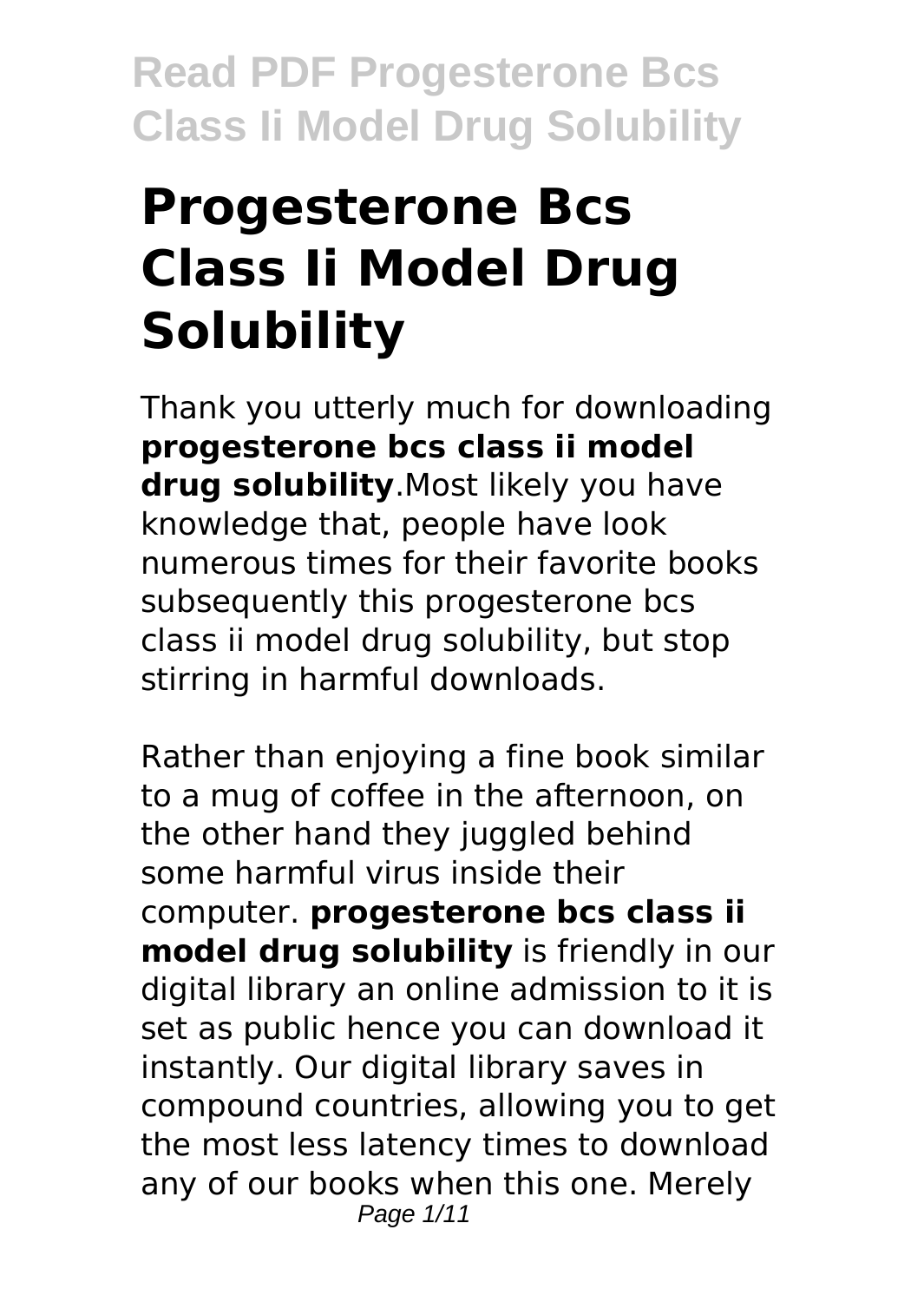said, the progesterone bcs class ii model drug solubility is universally compatible similar to any devices to read.

Both fiction and non-fiction are covered, spanning different genres (e.g. science fiction, fantasy, thrillers, romance) and types (e.g. novels, comics, essays, textbooks).

#### **Progesterone Bcs Class Ii Model**

To evaluate the phase solubility curve profile, stability constant (K1:1) and the complexation efficiency (CE) of Progesterone, a BCS class II compound by complexation with three ßcyclodextrins derivatives: hydroxypropylß-cyclodextrin (Kleptose®

### **(PDF) PROGESTERON (BCS CLASS II MODEL DRUG) SOLUBILITY ...**

To evaluate the mathematical theory, the models were applied to the highly lipophilic, low-solubility, BCS class II drug progesterone, 20 utilizing several in vitro and in situ intestinal membrane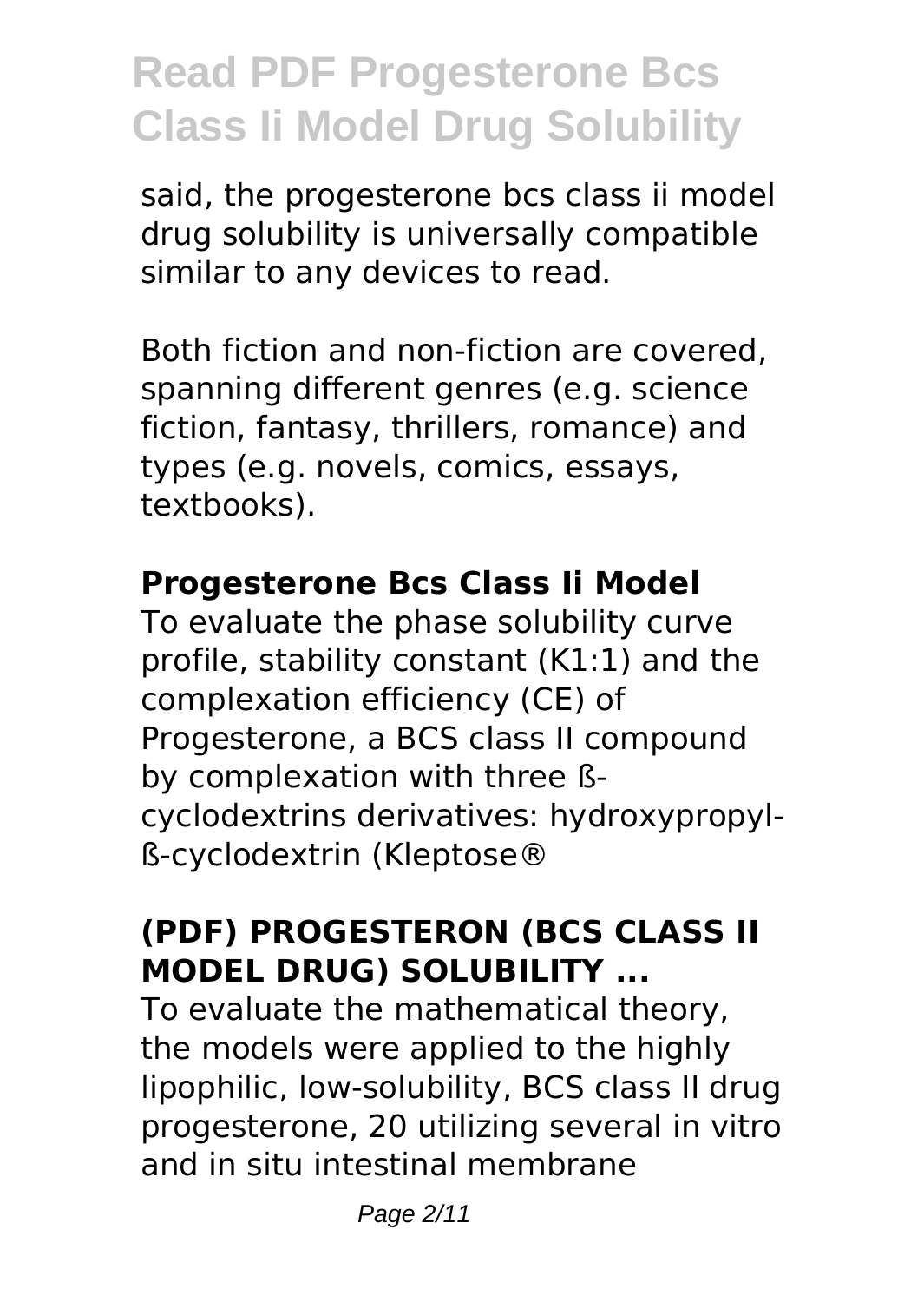transport models, that is, PAMPA, Caco-2 cell monolayers, and single-pass rat jejunal perfusion. Overall, this work provides an increased understanding of the underlying mechanisms that govern the effects of molecular complexation on intestinal membrane transport, and enables the more efficient and

#### **The Solubility–Permeability Interplay in Using ...**

Progesterone is a drug which is used for progesterone supplementation or replacement as part of an assisted reproductive technology (art) treatment for infertile women with progesterone deficiency and for the treatment of secondary amenorrhea. also used for the reduction of the incidence of endometrial hyperplasia and the attendant risk of ...

### **Progesterone | C21H30O2 - PubChem**

Progesterone, belonging to BCS Class II, presents a reduced solubility in water,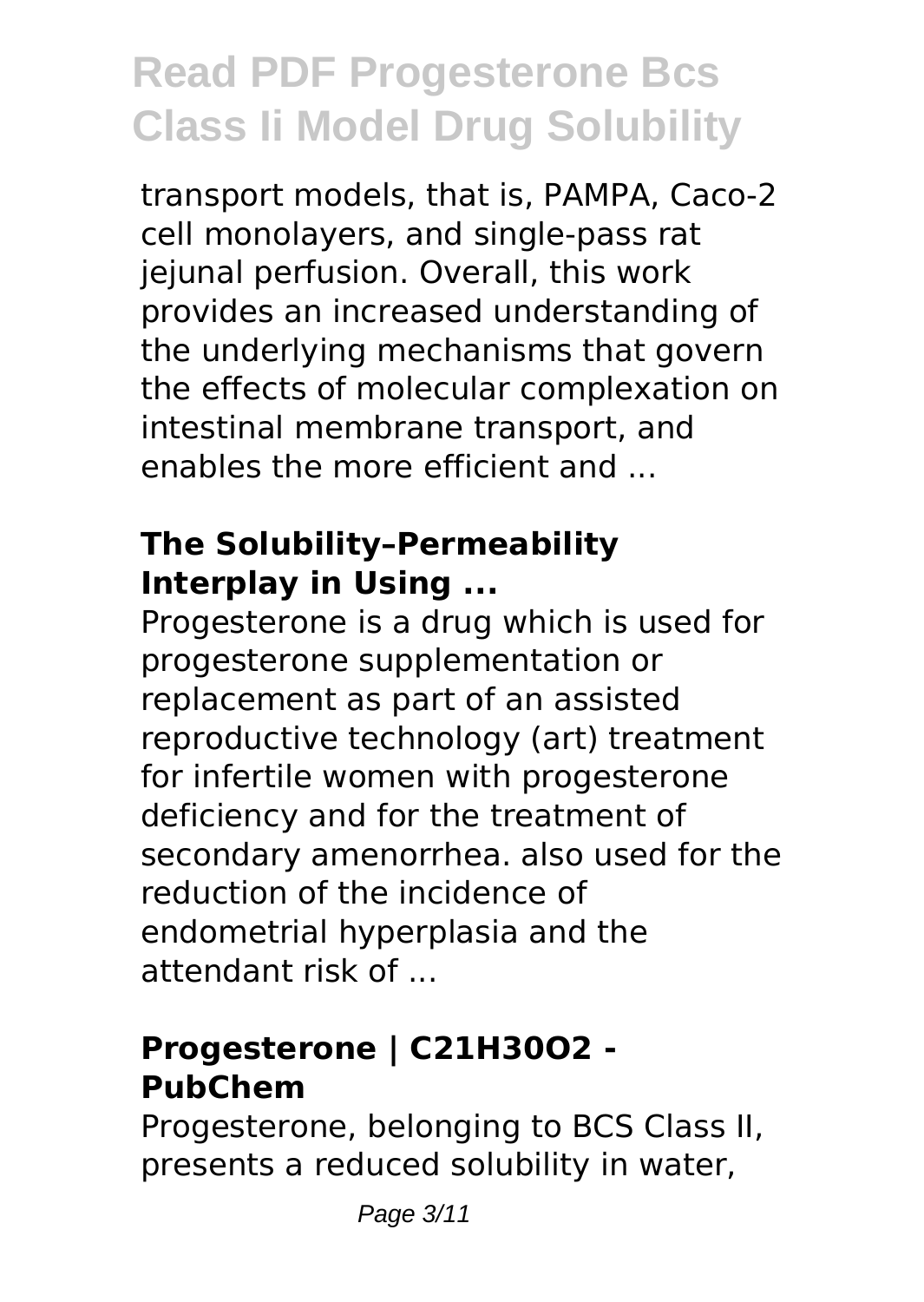amounting to 0.007 mg/ml at  $25 \pm 2$  °C. The addition of solubility enhancer, such as PEG 400, polysorbate 80, Captisol 3 % [sulfobutyl ether beta-cyclodextrin (SBEβCD)] or Trappsol ® 3 % (HPβCD) determines an increase of progesterone solubility up to  $15.3 \pm 0$  ...

#### **Efficacy and Safety Profile of Diclofenac/Cyclodextrin and ...**

Additional Comments: Please measure baseline progesterone levels at -1.0, -0.5, and 0 hours before dosing. The mean of the pre-dose progesterone levels should be used for the baseline adjustment of the post-dose levels. Baseline concentrations should be determined for each dosing period, and baseline corrections should be period specific. If

#### **Contains Nonbinding Recommendations**

What is the BCS? The Biopharmaceutics Classification System or BCS was proposed in 1995 by Amidon et al.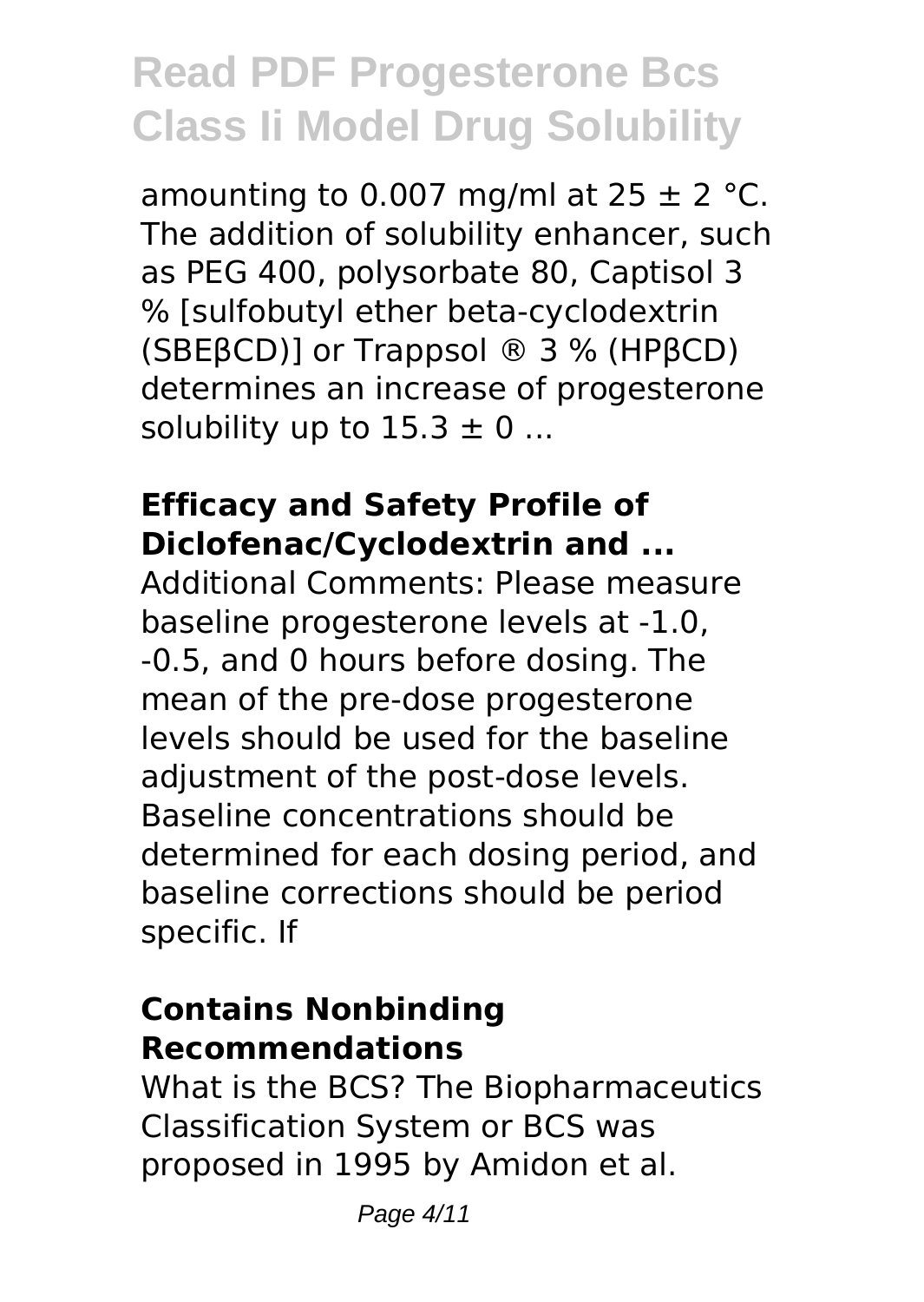(Pharm. Res. 1995 March; 12(3):413-20). It is a scientific framework which divides APIs into four groups, according to their solubility and permeability properties. Classification of APIs according to the BCS

### **PROPOSAL TO WAIVE IN VIVO BIOEQUIVALENCE REQUIREMENTS FOR ...**

Biopharmaceutics Classification System (BCS) as Class II com-pounds (compounds having good permeability but poor solubil-ity). Additionally, a considerable percentage of today's pipeline molecules are both poorly soluble and poorly permeable (BCS Class IV). These newer drug molecules are discovered and opti-

### **Review and analysis of FDA approved drugs using lipid ...**

78 classification within the Biopharmaceutics Classification System (BCS) (1,2). Notably, the 79 definition and guidance given in this document to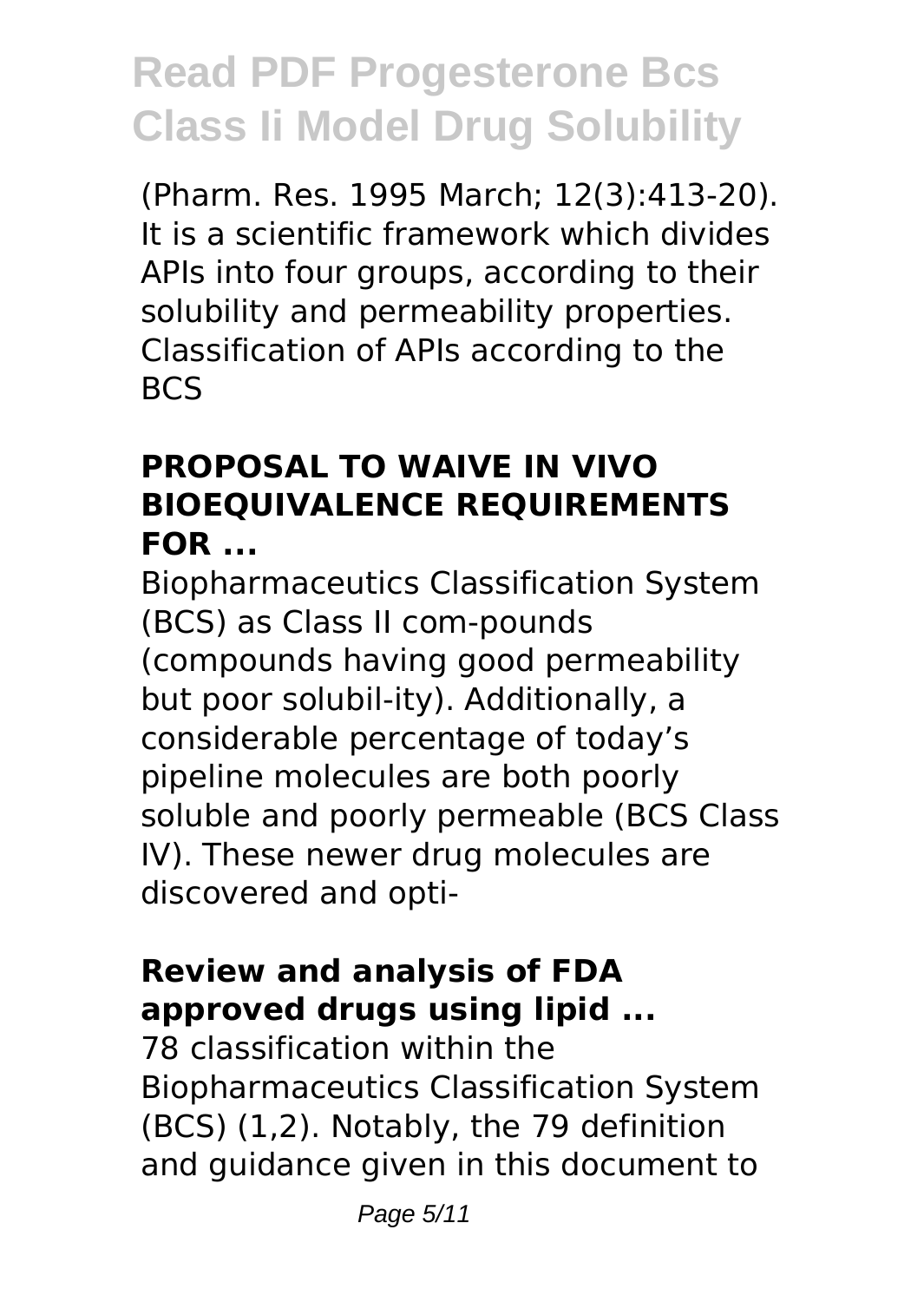perform solubility studies apply to APIs and 80 there might be differences in requirement from the conditions for dissolution studies applicable to81 finished solid pharmaceutical products (FPP).

#### **PROTOCOL TO CONDUCT EQUILIBRIUM SOLUBILITY EXPERIMENTS FOR ...**

The Biopharmaceutics Classification System is a system to differentiate the drugs on the basis of their solubility and permeability.. This system restricts the prediction using the parameters solubility and intestinal permeability.The solubility classification is based on a United States Pharmacopoeia (USP) aperture. The intestinal permeability classification is based on a comparison to the ...

#### **Biopharmaceutics Classification System - Wikipedia**

These suboptimal properties pose significant challenges for the oral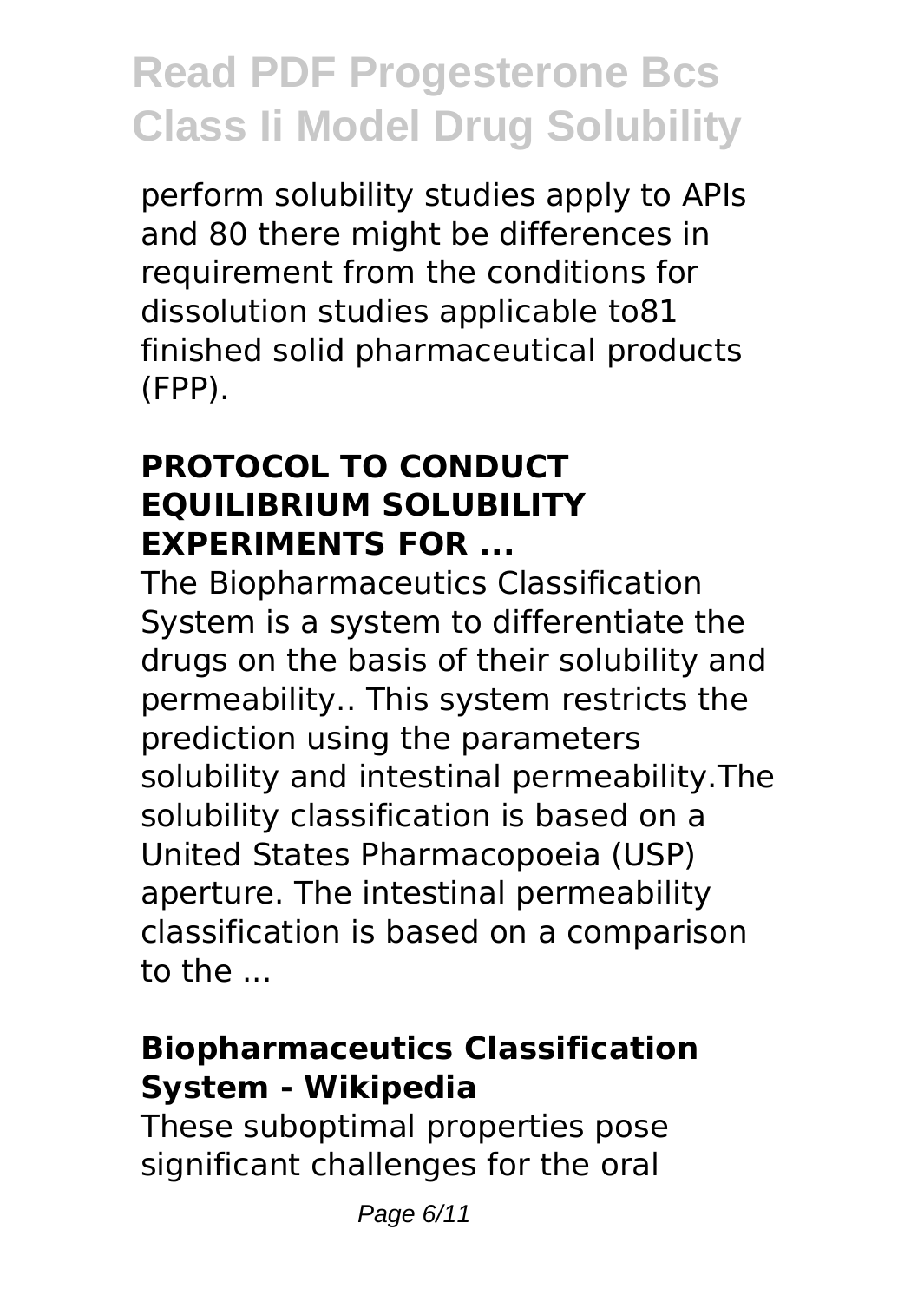absorption of the compounds and for the development of orally bioavailable dosage forms. Development of soft gelatin capsule (softgel) dosage form is of growing interest for the oral delivery of poorly water soluble compounds (BCS class II or class IV).

### **Soft Gelatin Capsules (Softgels) - ScienceDirect**

Progesterone (BCS class II model drug) solubility enhancement by modified βcyclodextrins complexation. Finite Dose Administration of Testosterone Gel: Enhanced Dermal Delivery of Drug due to Captisol Complexation. Evaluation of water activity (aw) as a critical quality attribute of topical semisolid dosage forms.

### **Poster Presentation | Non - invasive Drug Delivery ...**

Hydroxyprogesterone Caproate is a synthetic progestational agent similar to the endogenous progesterone used in hormone therapy or as a female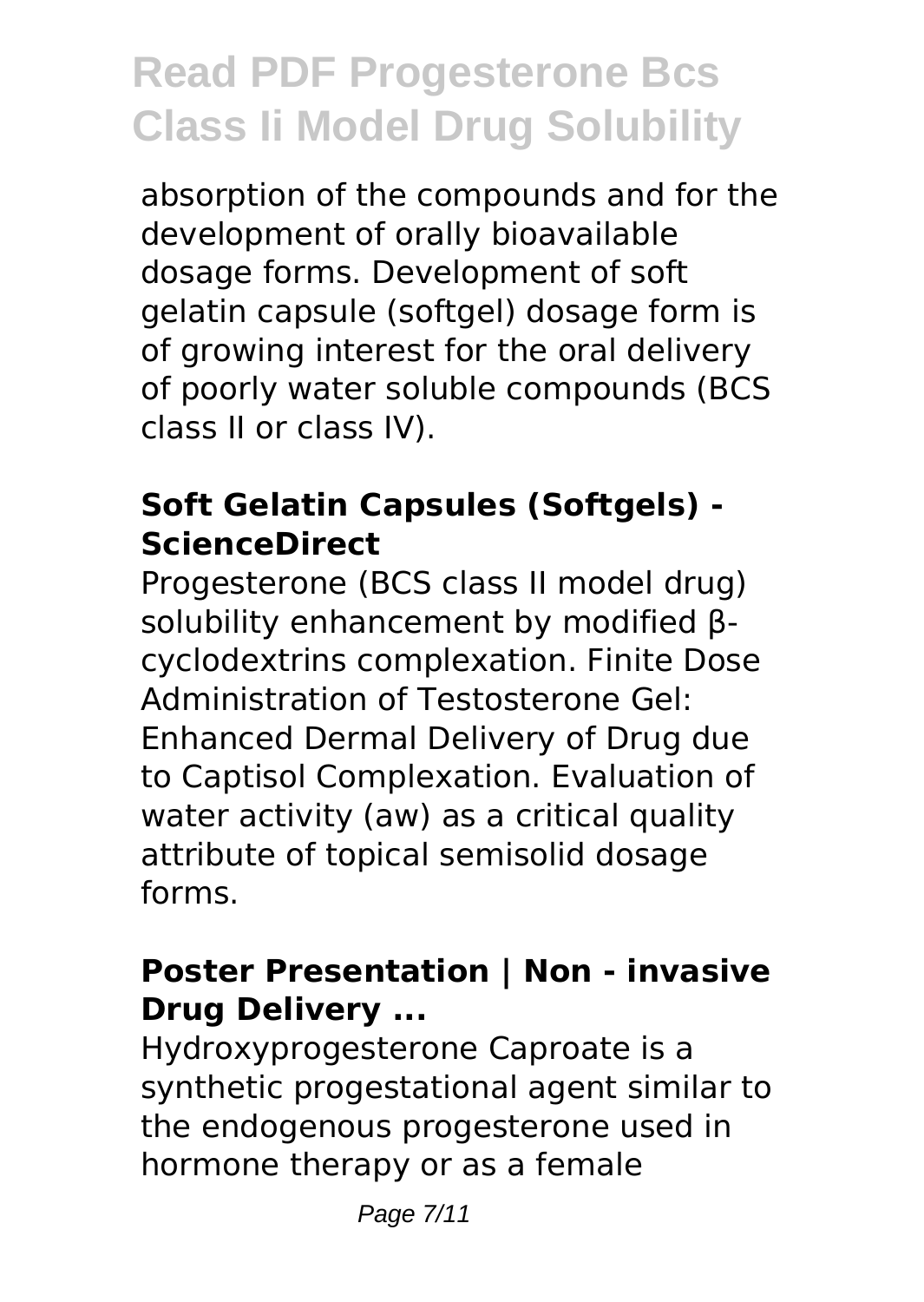contraceptive. Mimicking the action of progesterone, hydroxyprogesterone caporate binds to and activates nuclear progesterone receptors in the reproductive system and causes the ligand-receptor complex to be translocated to the nucleus where it binds to ...

#### **Hydroxyprogesterone caproate | C27H40O4 - PubChem**

The Thermo Scientific 1300 Series A2 BSC meets NSF/ANSI 49 for a Class II, Type A2 biosafety cabinet. These energy efficient cabinets provide both personal and product protection from biological hazards and contamination and can be connected to external exhaust to provide protection for volatile toxic chemicals used in the cabinet.

### **Class II, Type A2 Biosafety Cabinets | Thermo Fisher ...**

cyclosporine A (CsA) were selected as model BCS class II drugs. THC is an orally active cannabinoid which has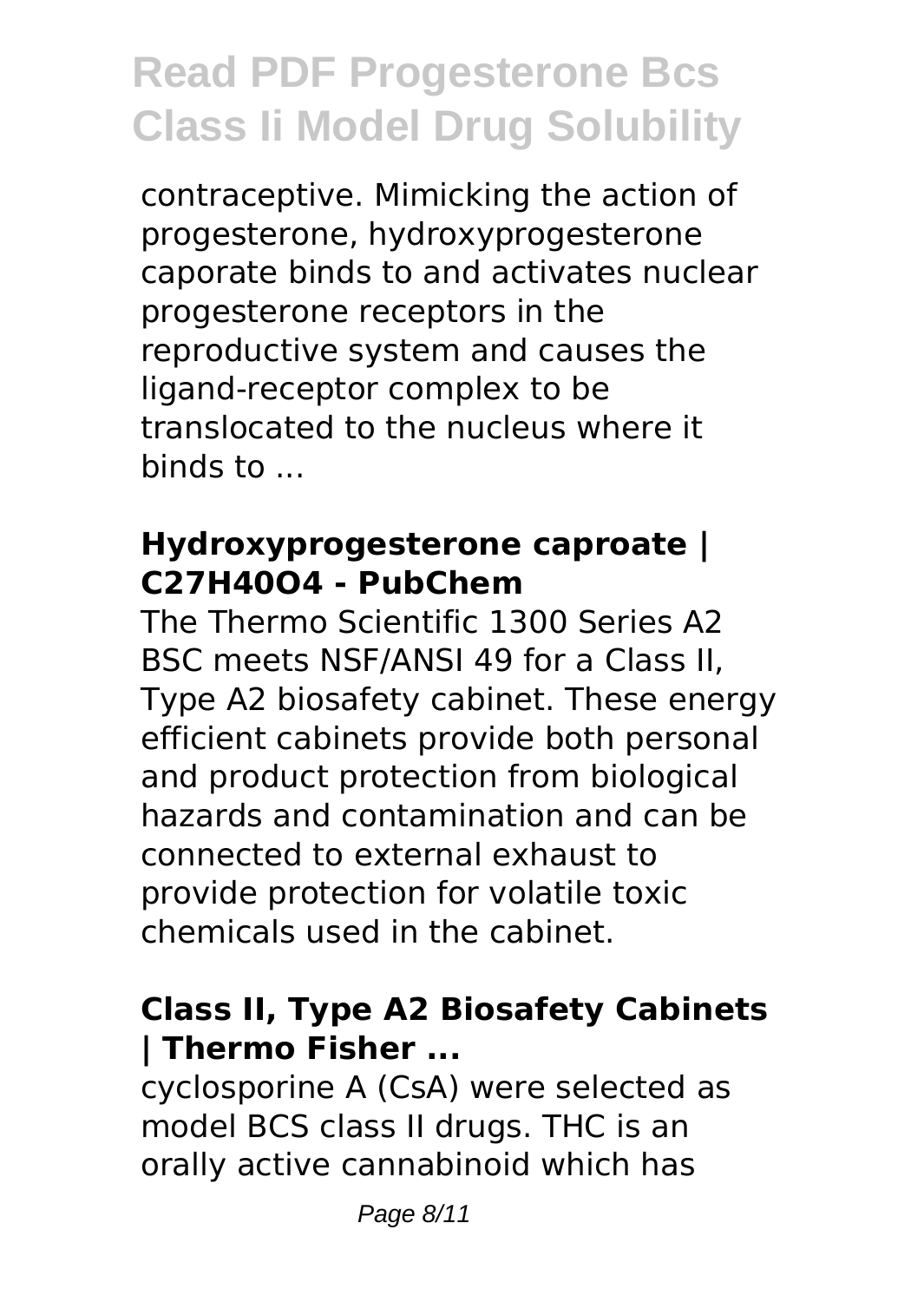complex effects on the central nervous system. THC is a highly lipophilic (log P  $= 6.9721$ ) and poorly water-soluble (S w = 0.77−2.8 μg/ mL22) drug marketed under the brand name Marinol. Marinol

#### **Linking in Vitro Lipolysis and Microsomal Metabolism for ...**

Shop Default Store View's Class II, Type A2 today! The LabGard® ES (Energy Saver) AIR Limited Model NU-545 Biological Safety Cabinet (BSC) is a primary engineering control in obtaining the optimum product quality while reducing the potential for exposure of both product and personnel to airborne biological or particulate chemical agents in low to moderate risk-hazard research and drug ...

### **Class II, Type A2 Biosafety Cabinets | Ergonomic ...**

A series of poorly soluble BCS class II compounds with "grease ball" characteristics were assessed for solubility and dissolution rate in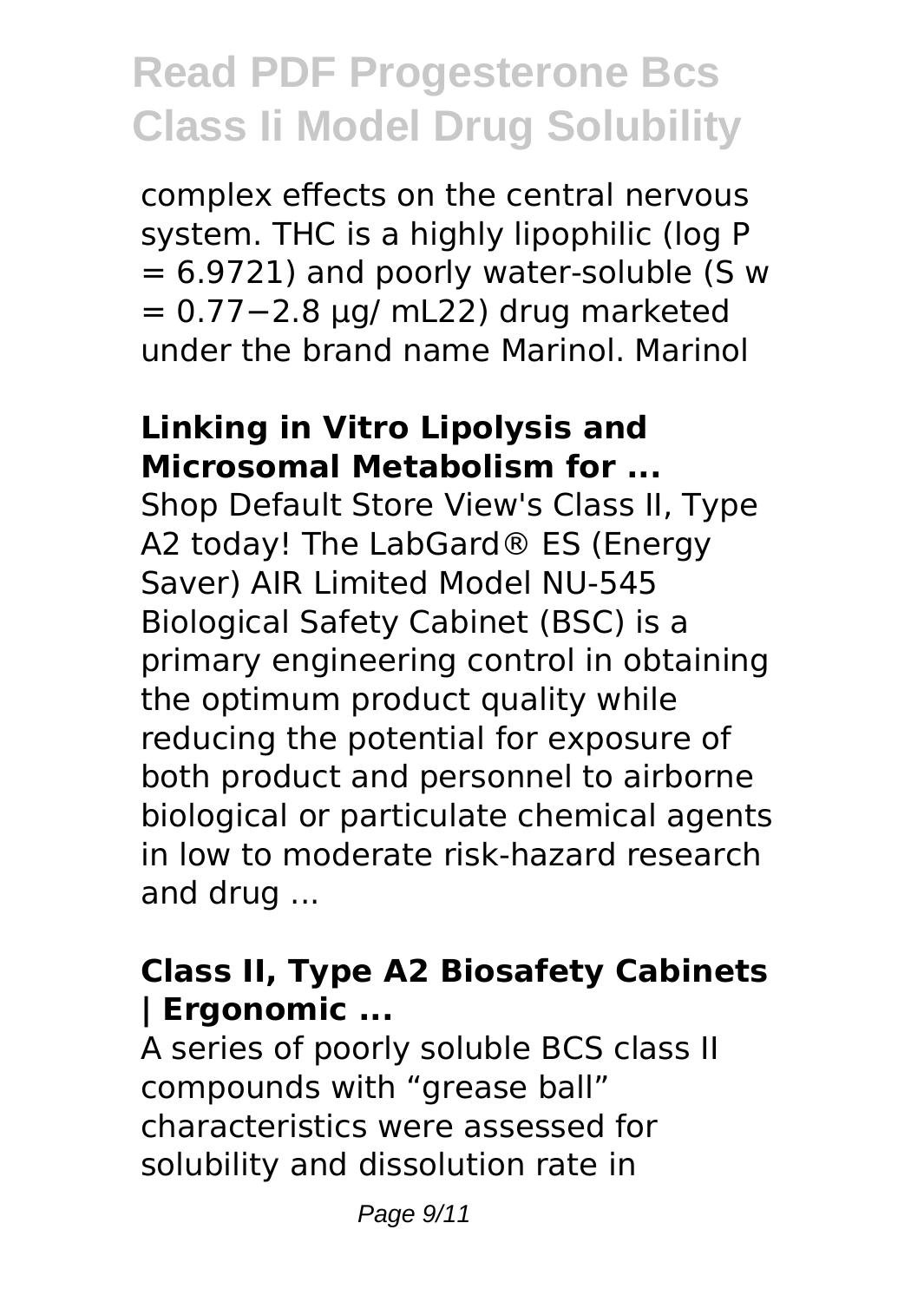biorelevant dissolution media (BDM) with the purpose of investigating which molecular structures gain most in solubility when dissolved under physiologically relevant conditions. The compounds were studied in four media (simulated intestinal fluid in ...

#### **Dissolution Rate and Apparent Solubility of Poorly Soluble ...**

Class II: low solubility, high permeability . Class III: high solubility, low permeability . Class IV: low solubility, low permeability . This guidance provides recommendations to support the biopharmaceutics classification of drug substances and the BCS-based biowaiver of bioequivalence studies for drug products. The BCS-based

### **BIOPHARMACEUTICS CLASSIFICATION SYSTEM-BASED BIOWAIVERS**

The micelle would be successful in increasing drug solubility, however it rather decreased permeability of model